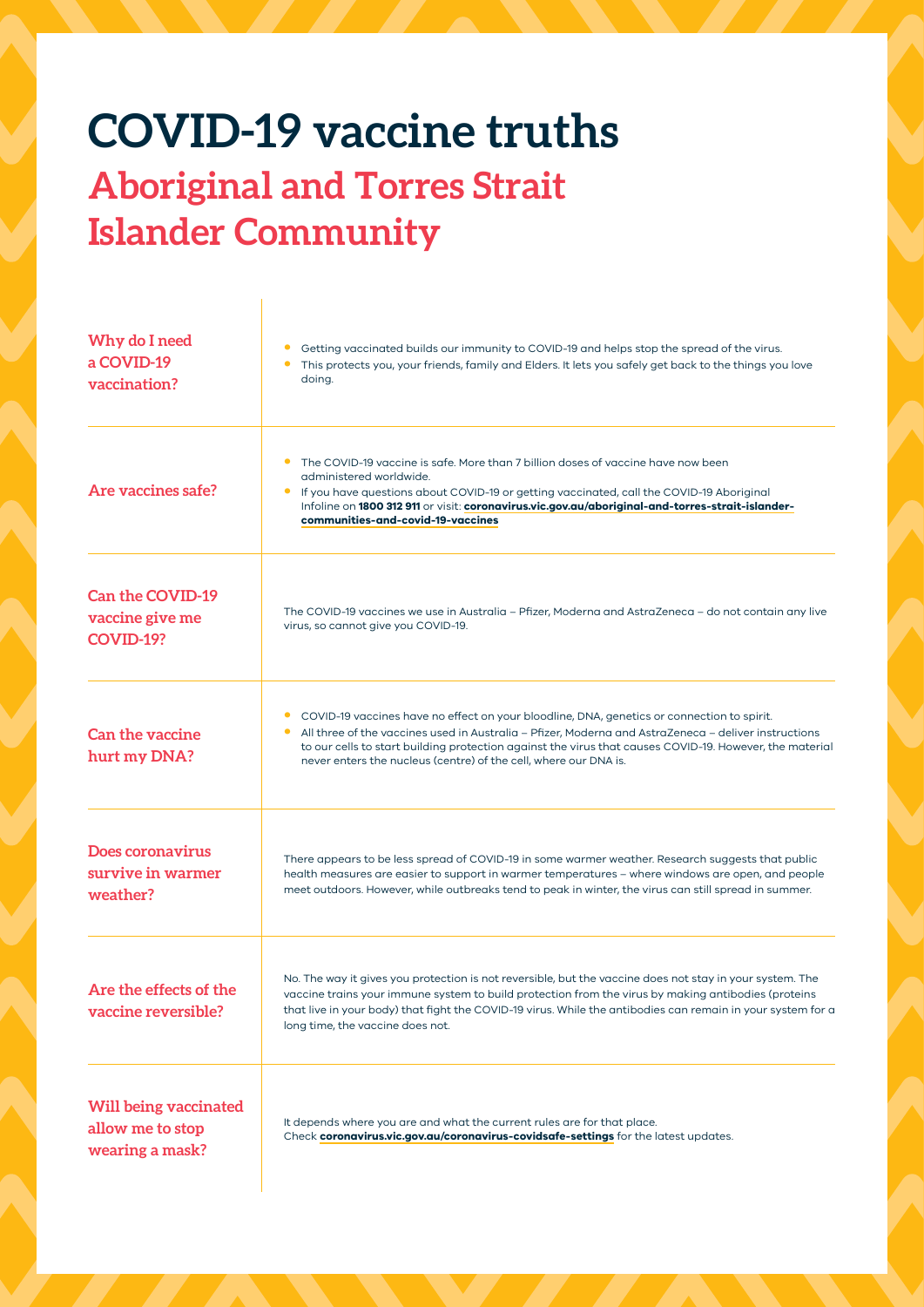| Will the vaccine<br>stop me spreading<br>COVID-19?                                      | No, but it makes you much less likely to do so. You can be fully vaccinated, but still carry the virus and/or<br>experience mild symptoms. That is why it's important to still be COVIDSafe when you're out in public, or<br>around community or Elders, by:<br>washing hands<br>$\bullet$<br>keeping 1.5 metres away from other people (physically distancing)<br>$\bullet$<br>wearing a face mask when you can't physically distance.<br>٠<br>The vaccine makes you much less likely to get seriously ill if you get COVID-19.                                                                                                                        |
|-----------------------------------------------------------------------------------------|---------------------------------------------------------------------------------------------------------------------------------------------------------------------------------------------------------------------------------------------------------------------------------------------------------------------------------------------------------------------------------------------------------------------------------------------------------------------------------------------------------------------------------------------------------------------------------------------------------------------------------------------------------|
| I don't know anyone<br>who has gotten really<br>sick from COVID-19                      | Aboriginal and Torres Strait Islander people are at higher risk of getting seriously ill with<br>COVID-19 if they:<br>o are aged 50 and over<br>o have a pre-existing health condition, such as diabetes, asthma, heart and lung conditions,<br>or immune problems.<br>When families live under the same roof, it's harder to practise physical distancing and isolation,<br>$\bullet$<br>which increases the risk of spreading the virus.<br>Younger Aboriginal and Torres Strait Islander people can also get very unwell from COVID-19,<br>$\bullet$<br>but even if they don't, they may still put Elders, family and friends at risk.               |
| Will the vaccine<br>affect my ability to<br>have children?                              | Among the thousands of studies already done, there is no evidence to show that COVID-19 vaccines<br>affect fertility in men or women.                                                                                                                                                                                                                                                                                                                                                                                                                                                                                                                   |
| I want to get<br>pregnant, or am<br>$pregnant - is the$<br>vaccine safe for<br>my baby? | Yes, you can get a vaccine if you're trying to become pregnant and at any stage of pregnancy,<br>٠<br>or while you are breastfeeding.<br>• The risk of getting seriously ill with COVID-19 is much higher for pregnant women and their unborn<br>babies, who are also at greater risk of being born prematurely if their mother gets the virus.<br>Getting vaccinated while pregnant or breastfeeding will protect you and may also give your baby<br>$\bullet$<br>some level of protection from COVID-19.                                                                                                                                              |
| Can my child<br>catch COVID-19?                                                         | Yes, but children are less likely to get seriously ill due to COVID-19 compared to adults. However,<br>children can still become unwell and can pass the virus on to other members of their family,<br>friends or community, especially the elderly and more vulnerable.                                                                                                                                                                                                                                                                                                                                                                                |
| Will I feel any side<br>effects from being<br>vaccinated?                               | People can get side effects from any vaccination. With COVID-19 vaccines, some people have<br>side effects, and some don't. It's normal to feel a bit unwell after vaccination, but usually only last<br>for a few days.<br>It's common to feel mild symptoms like:<br>pain or tenderness where you got the needle<br>$\bullet$<br>$\bullet$<br>headache<br>tiredness<br>aches<br>fever<br>chills<br>$\bullet$<br>۰<br>nausea<br>vomiting or diarrhoea<br>$\bullet$<br>If you think the side effects are lasting too long, or are too strong, call your doctor, or the<br>Aboriginal COVID-19 Infoline on 1800 312 911. Open 9am to 5pm, 7 days a week. |